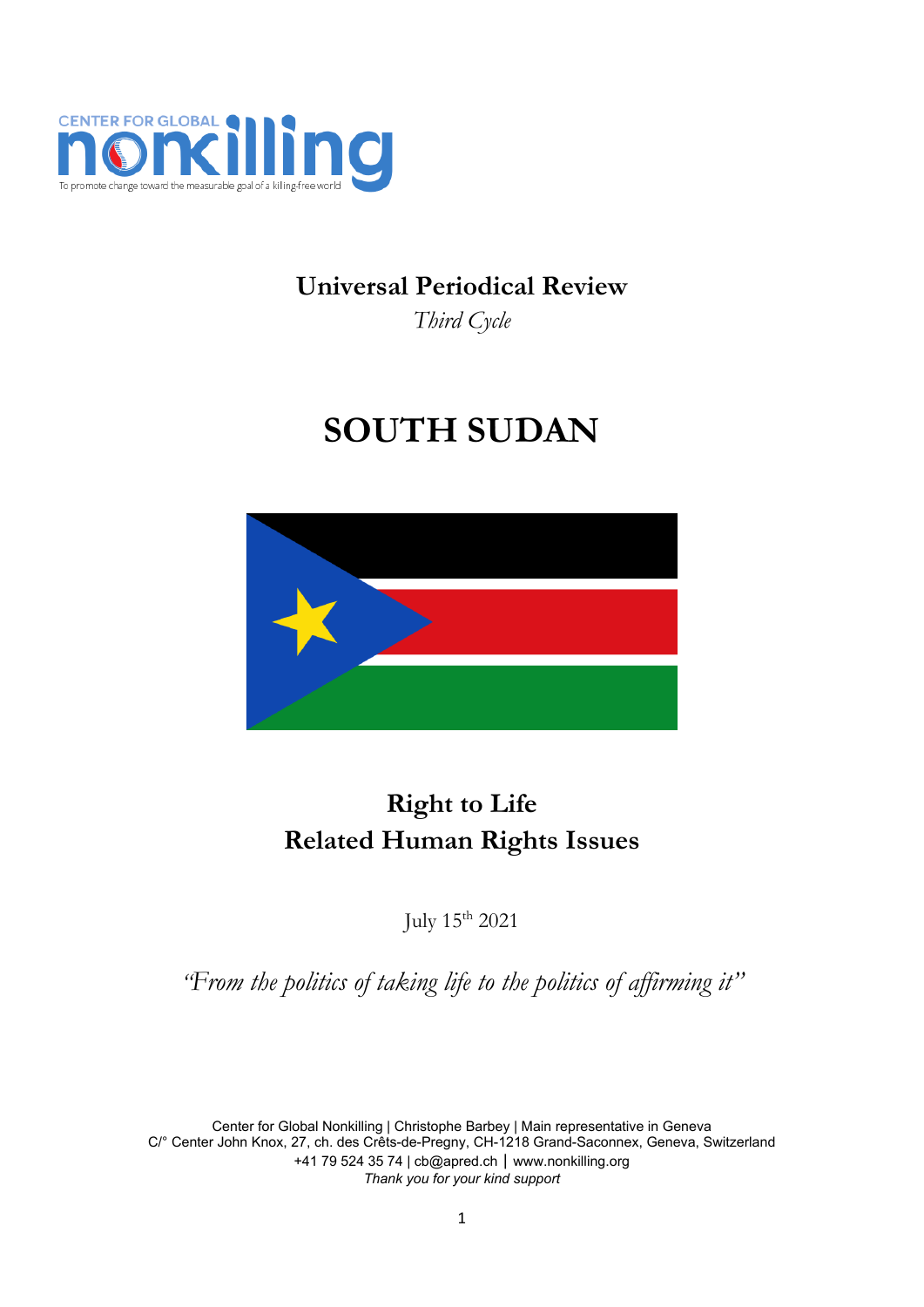#### **We understand the right to life as being the full enjoyment of Life, as being the right not to be killed, and as being everyone'<sup>s</sup> responsibility not to kill or let others die.**

The Center for Global Nonkilling has <sup>a</sup> unique mission, inspirational for individuals and transformative for societies: *"To promote change toward the measurable goal of <sup>a</sup> killing-free world by means open to infinite human creativity in reverence for life".*

#### **Introduction**

The Center for Global Nonkilling (CGNK) was founded by Glenn Paige (1929-2017), political science Professor and author of the book "Nonkilling Political Science"<sup>1</sup> . The book is available in Arabic 2 . The Center is <sup>a</sup> worldwide congregation of persons, scholars and others, working at creating societies that do not kill. Valuing life in all its dimensions is <sup>a</sup> necessary mission: please join with the Center for Global Nonkilling and become <sup>a</sup> Nonkilling Centre yourself, celebrating, enhancing and protecting life 3 . The Center has ECOSOC special consultative status since 2014. At each session of the UPR, we make one or more submissions, usually one providing the International Community with <sup>a</sup> more or less comprehensive report on all aspects of the situation of life in the country under review. We also make systematic submission to all the countries that have not ye<sup>t</sup> ratified the Convention on the prevention and the punishment of the crime of genocide.

#### **Human rights**

All human rights are universal, of equal importance, indivisible, interlinked and mutually reinforcing. They arise out of our fundamental human nature, bear in our conscience and express themselves by our cultures, knowledge, feelings and values. They grow within ourselves as shared and remain through awareness, practice and kindness. They are needed to build lasting and prosperous, thriving and humane societies, on <sup>a</sup> sustainable planet, enabling everyone to lead <sup>a</sup> fulfilling life, in solidarity leaving no one behind.

As <sup>a</sup> universal legal basis, fundamental rights form the infrastructure of our civilisation, as needed for it to flourish in dignity, through present time and in future History. We, humanity, support and implement human, universal and fundamental rights by using universal and fundamental peaceful methods, such as education and exemplarity, the cultures of peace and non-violence, cooperation and consensus, prevention and precaution, peaceful settlements of disputes. These methods are essential for the full respect and the common enjoyment, for the achievement of all human rights, as well as for the existence and continuity of societies and cultures.

#### **The right to life**

Compared to other human rights, the right to life has four specific features: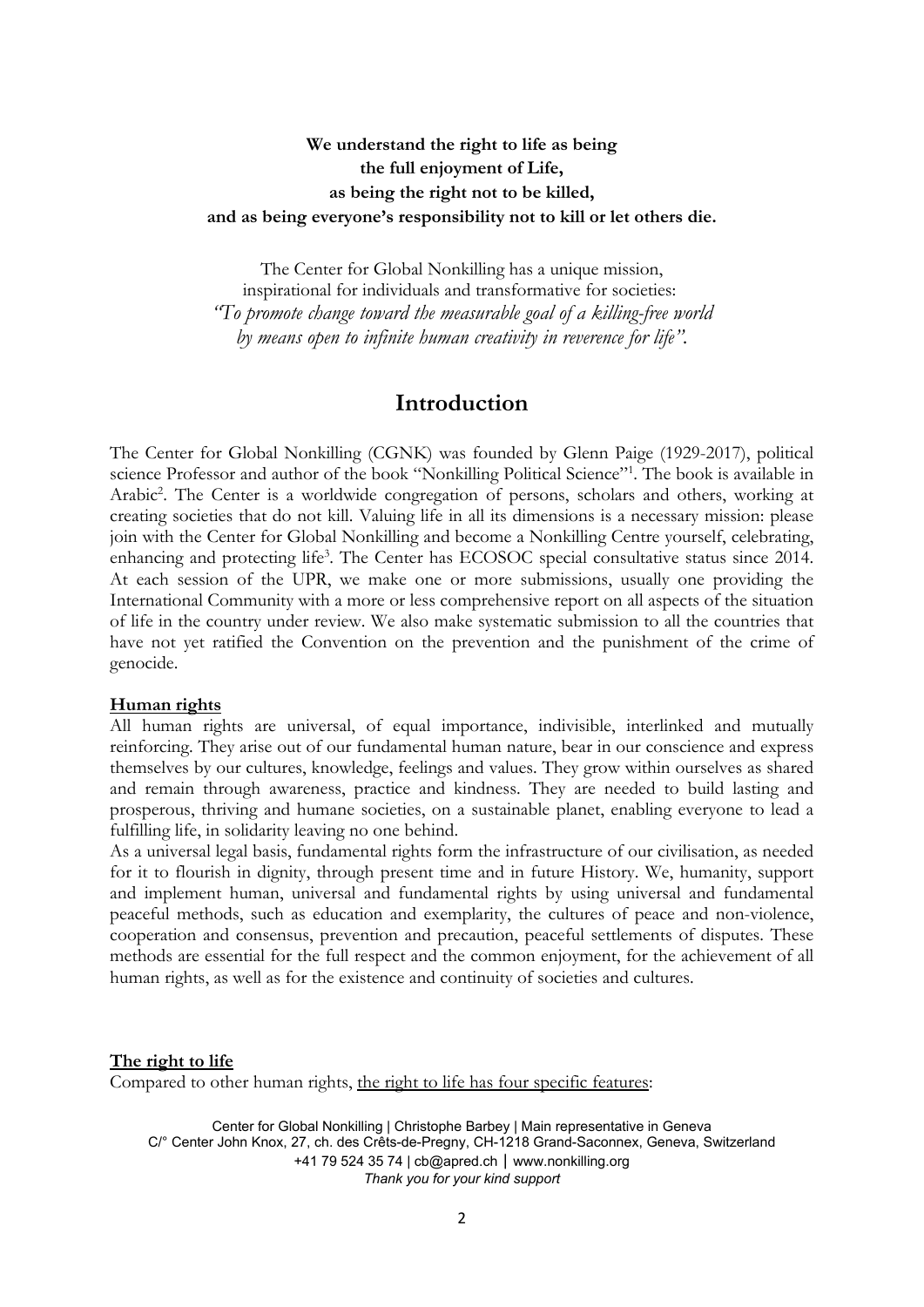a. Dignity can be said as being the paramount right present when each and all human rights are fulfilled. Similarly, the right to life is present in all human rights, at their base. *The right to life precedes* all other human rights and is needed to fulfill all human rights: if life is taken, all human rights are cancelled<sup>4</sup>.

Conversely, joyfully living and celebrating life gives <sup>a</sup> solid and happy ground to the existence of each and all. Further, life and the quality of life, in equality are the conditions needed for the peaceful progress and the fulfillment, the completion of all human rights.

b. There are *no possible restrictions to the right to life*: one is either alive or not. Issues pertaining to the beginning and the end of life such as reproductive rights, abortion, suicides and euthanasia, as well as prenatal and genetic engineering shall be dealt with in dignity, in <sup>a</sup> preventive, human and humane sustainable manner, for each and all.

c. Only *full and effective prevention can guarantee respect and reverence for life* and for the right to life. Once <sup>a</sup> life is lost, compensation may be due, but there are no possible reparations.

d. The right to life is also the *absolute duty not to kill*. So forth, the right to life is <sup>a</sup> fully reciprocal right, granted by all to all.

The Center for Global Nonkilling encourages all persons and institutions to refuse the recognition of any *right* to kill. Killing is never admissible, henceforth if law is humane and meant to express itself in full dignity and exemplarity, killing cannot be <sup>a</sup> right or be granted as <sup>a</sup> right.

Yet so far, three *powers* to kill have sometimes been legally granted, always under very strict and exceptional circumstances. We do not approve or condone to theses powers to kill. They shall be considered unwanted and inhumane remnants of the past and be terminated as soon as may be. These three legal powers to kill are:

1) Use of *self-defence.* Legally, presently legitimate self-defence requires <sup>a</sup> proportionate reaction in response to <sup>a</sup> direct, severe and imminent threat that cannot be addressed otherwise.

The circumstances where self-defence may be needed are most always <sup>a</sup> large failure of prevention. A failure that should be thoroughly analysed to extract lessons learned and best practices, to design accurate policies preserving life for the future. If prevention fails and selfdefence circumstances nevertheless occur, using nonviolent and nonkilling means they are no possible proportionate reactions to the threat, the threat can largely be addressed otherwise. Whatever ends and means used, the result of legitimate self-defence shall always be reviewed by an independent mechanism.

Because *use of force* highly impacts on the rights to life, to personal integrity, to security and because self-defence is often used to justify such use of force by officials or anyone, use of force shall always be prevented and avoided, or highly limited<sup>5</sup>. States have an ethic and legal duty of exemplarity regarding fundamental rights and values, and as such <sup>a</sup> duty to act non-violently – force is not violence! – and to enable themselves to avoid maiming or worse. Security forces must be trained in prevention and non-violent techniques and are due to report, debrief and practice lessons learned and best practices to avoid recurrences of use of force. Again, any official use of force should be monitored by <sup>a</sup> totally independent mechanism.

2) *Death penalty*, if ever permissible, is <sup>a</sup> major and definitive breach of the right to life, as well as <sup>a</sup> denial of numerous other human rights including those of other related persons. It is considered an inhumane, cruel and degrading treatment 6 . It is the worst example of absence of respect for the right to life <sup>a</sup> State can give. Preventive effects being undemonstrated, death penalty is unworthy. It severely lacks the necessary dignity, legitimacy and exemplarity required of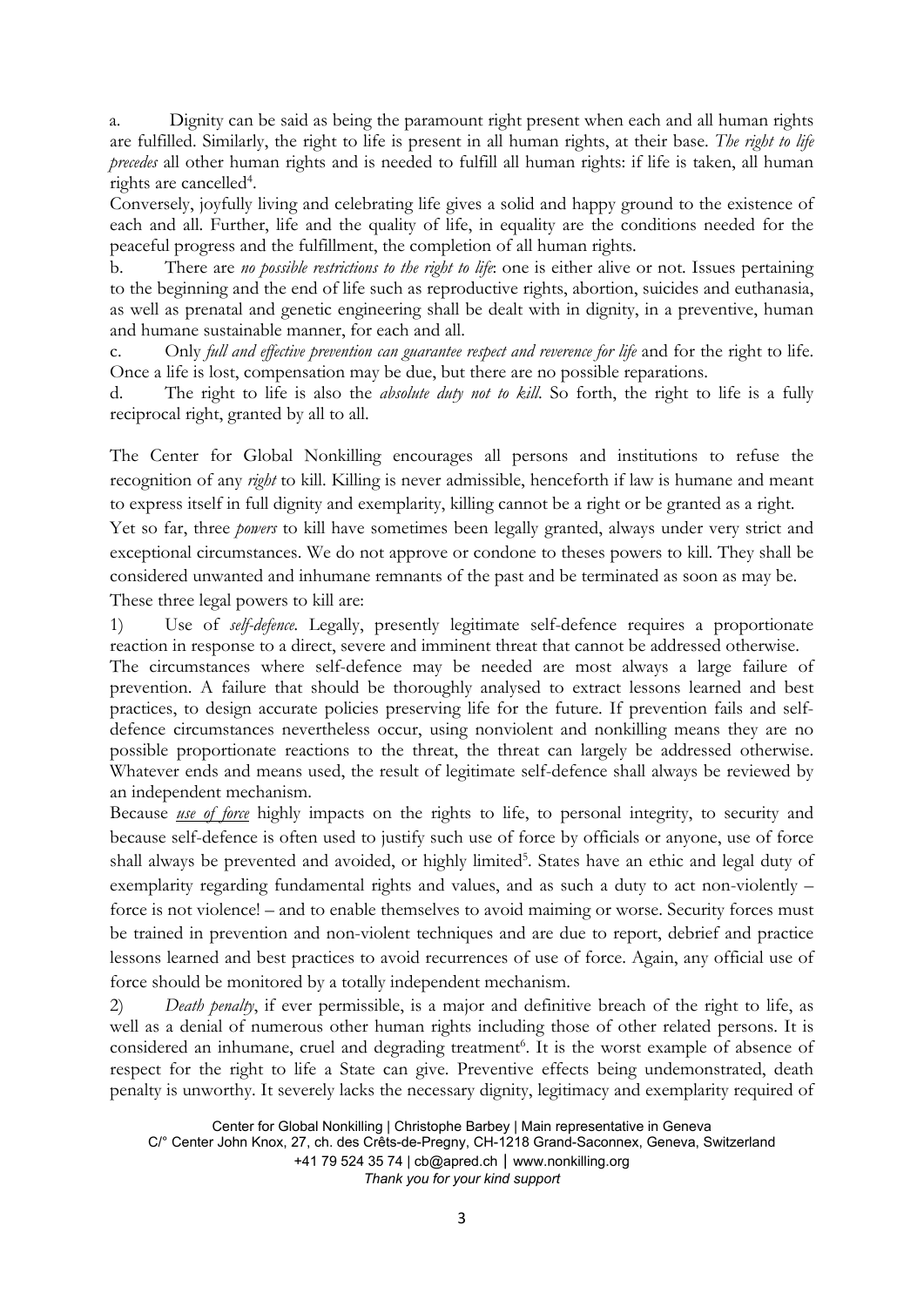any authoritative power; as such it is <sup>a</sup> double-standard. Death penalty is not compatible with the Sustainable Development Goals (SDG) as they grant universal development and as their main assertion and goal is to "leave no one behind". Killing someone is worse than leaving this person behind, it is depriving this person of its share of our common human destiny and if need be of its full right to amend itself and if possible repair wrongdoings. The SDG's were unanimously adopted by all Member States of the United Nations and thus grant <sup>a</sup> right to development and to rehabilitation to all. The SDG'<sup>s</sup> also require "significant reduction of violence and related killings (SDG 16.1)". This surely and foremost includes killings by the State.

3) *Powers of war* as conceded by humanitarian law dare an exception to the right to life, permitting under strict circumstances, given due precautions, the taking of the life of soldiers. This is morally inacceptable and profoundly backward. Seeing peace and respect of life prevail – always – nullifying this exception to the right to life as well as the two previous ones (violent selfdefence and death penalty) is one of the objectives of the Center for Global Nonkilling.

#### **The right to peace**

Peace originates in our human nature, is supported by human thoughts, feelings and knowledge, continues through care and prevention and is assured by non-violent institutions and practices, peaceful methods and relations of all sorts, peaceful settlements of disputes.

No life would be possible without <sup>a</sup> sufficient attainment of peace and dignity can only be achieved when peace and human rights prevail. Peace is <sup>a</sup> right, but it is also <sup>a</sup> universal method needed for the completion of all other human rights.

Peace is fully present (if not worded) in article 28 of the Universal Declaration of Human Rights when it states: "*Everyone is entitled to <sup>a</sup> social and international order in which the rights and freedoms set forth in this Declaration can be fully realized*". Such an order is indeed <sup>a</sup> peaceful order.

The links between *human rights and peace* are being widely developed<sup>7</sup> .

We salute with great respect the vote by South Sudan in favour of the Declaration on the Right to Peace at the General Assembly in 2016<sup>8</sup>. It is time to adhere and to learn about peace and peaceful methods, to implement them $^9$ .

Peaceful methods provide means to prevent and solve conflicts without aggravating them (including between competing human rights), to the advantage of all concerned persons and parties, in <sup>a</sup> constructive or reconstructive way. Conflicts solved peacefully alleviate feelings with respect, make it possible to draw lessons learned from difficult situations and favour the design of preventive policies for the future.

#### **Other related human rights**

All human rights are needed to fulfil <sup>a</sup> safe and happy life.

Some of them may be of more direct influence for the full realisation of the rights to life and peace, to avoid their breach.

The universal *right to participate in the decision-making* is highly important. It creates inclusive and humane societies where responsibilities regarding life are equally shared by, for and towards the well-being of all. The more people participate in the decision-making process, the more people work by consensus, the more people will respect the consequences of their decisions, the easier it will be to achieve the SDG's and specifically SDG 16: safe and inclusive societies.

The *right to health* is essential for the fulfilment of all human rights, including the right to life and the subsequent right to longevity. Health is needed as well to achieve societies in which *all human rights are equally shared*.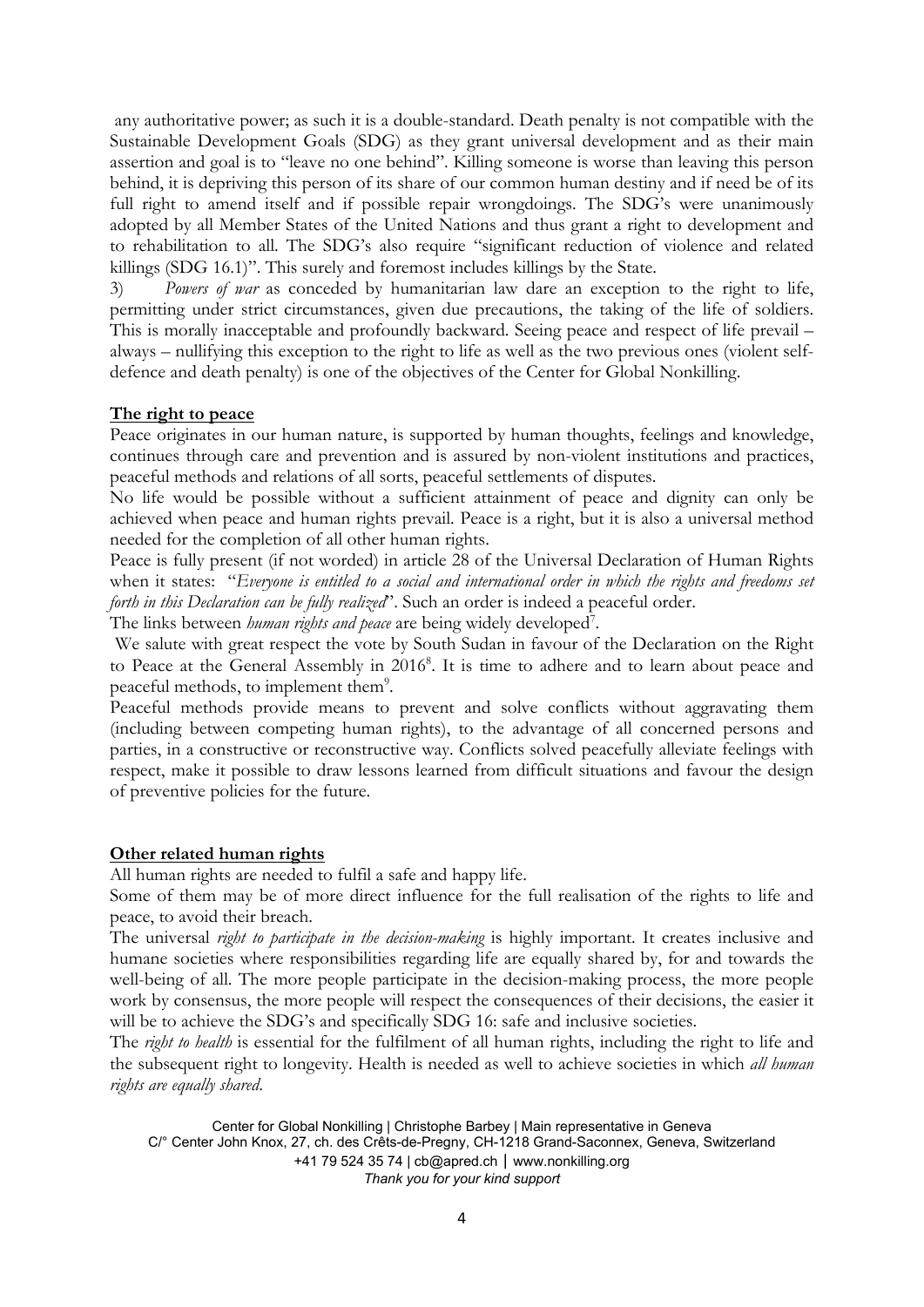The *right to accurate standards of living*, including the rights to health, food, water and sanitation, clothing and housing, the rights to work and social security deserve full attention, in all circumstances.

The *human right to <sup>a</sup> sustainable natural environment* sustaining humanity and life on Earth deserves similar and accurate protection, full attention as well.

The *right to happiness* and the fulfilment of life, in reverence for life, should always be mentioned:

"*Happy people breed <sup>a</sup> happy world*"

**Universal Periodic Review of South Sudan**

We wish <sup>a</sup> happy, constructive and peaceful UPR to the People and the Authorities of South Sudan.

#### **The right to life in the national and international human rights constitutions**

#### *Living happily*

The following international legal obligations:

- The Convention on the prevention and punishment of the crime of *genocide,*
- The Covenant on *civil and political rights*,
- Its Optional protoco<sup>l</sup> aiming at the *abolition of the death penalty,*
- The Convention on *enforced disappearances*
- are the treaties mostly concerned by the direct enjoyment of the right to life.

These conventions are the legal minimum standards needed for any country to internationally recognize and show full human respect for life and the right to life.

National constitutions shall similarly reflect this stand in favor of life.

#### **Prevention of genocide**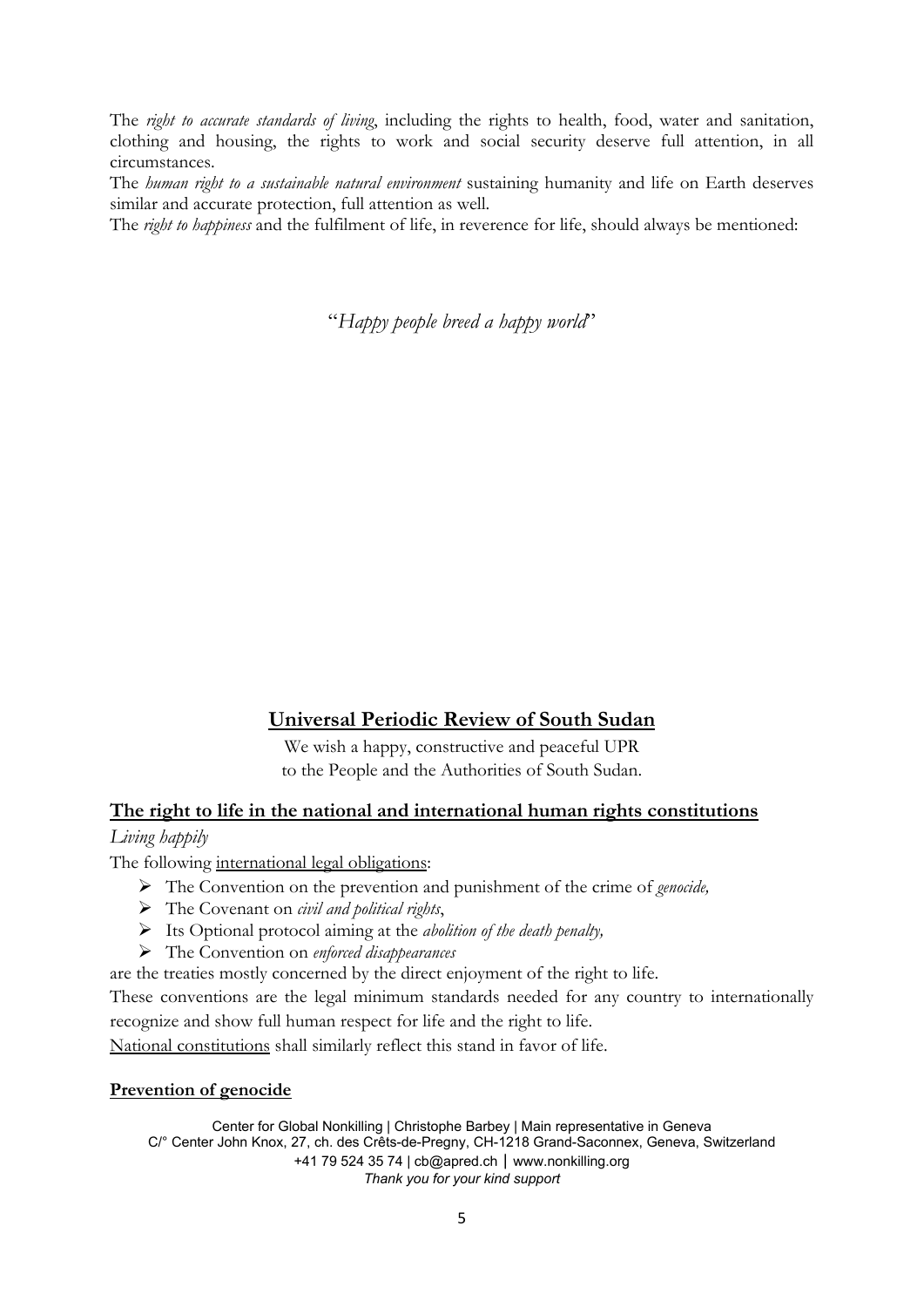In <sup>a</sup> time in which humanity must learn to survive as <sup>a</sup> whole, on our planet; in South Sudan in the aftermath of <sup>a</sup> violent conflict, the prevention of genocide and the sustenance of life for all individuals, and for all social and political groups as for our species remains of vital importance the prevention of genocide will be <sup>a</sup> great sign of care for the people, all the people.

Every individual, every social groups and every State have <sup>a</sup> right and <sup>a</sup> responsibility, <sup>a</sup> duty to protect and enhance life for each and all, to be exemplar in this respect.

Every person needs to be part of <sup>a</sup> social group to live and thrive in society, to relate with its kin, its government and institutions and has, individually and collectively <sup>a</sup> right and <sup>a</sup> duty to protect and be protected against any forms of violence, racism, discrimination or worse, against any destruction of life, including genocide.

The United Nations Special Adviser for the Prevention of Genocide has called in 2018 for the universal ratification of the Convention on the prevention and the punishment of the crime of genocide<sup>10</sup>. The Human Rights Council has adopted without a vote at its 37<sup>th</sup> and 43<sup>rd</sup> sessions resolutions containing similar calls<sup>11</sup>.

South Sudan supported in the second cycle of the UPR three recommendations (Armenia, Belgium and Rwanda) and three more made towards the criminalisation of genocide (Czech Republic, Spain and Uruguay).

The ratification of the Convention and adapting local laws is <sup>a</sup> rather simple commitment. It requires <sup>a</sup> decision to ratify, <sup>a</sup> parliamentary decision expressed at least by <sup>a</sup> change in the criminal code to criminalize genocide and <sup>a</sup> certified letter to the Secretary General confirming ratification.

Tools and initiatives are available for efficient prevention of genocide and atrocity crimes, and ratification, however modest, is a step ahead $^{12}$ .

#### **I. To stand firm with the UPR, we strongly recommend to the Authorities of South Sudan the swift ratification of the Convention on the prevention and punishment of the crime of genocide, at best before its UPR working group in February 2022.**

#### **The international covenant on civil and political rights**

The universality of human rights implies <sup>a</sup> commitment by all States to the values and practices of the basic standards of human dignity and well-being. The covenant is almost universally ratified. It is time for South Sudan to do likewise.

#### **II. We strongly support and encourage the urgent ratification of the Covenant on civil and political rights by the authorities of South Sudan.**

#### **Prohibition of the death penalty**

To respect life is to value all lives, without exceptions, distinctions or discriminations.

It is also living as being an example of this valuation of life.

The act of killing is the same, be it official or <sup>a</sup> crime: <sup>a</sup> killing. States have the duty to stand as examples of respect for life and for the right to life. The unabated right to life gives confidence in life and opens wide the door for the betterment of life. It also recalls our common destiny as members of the human community.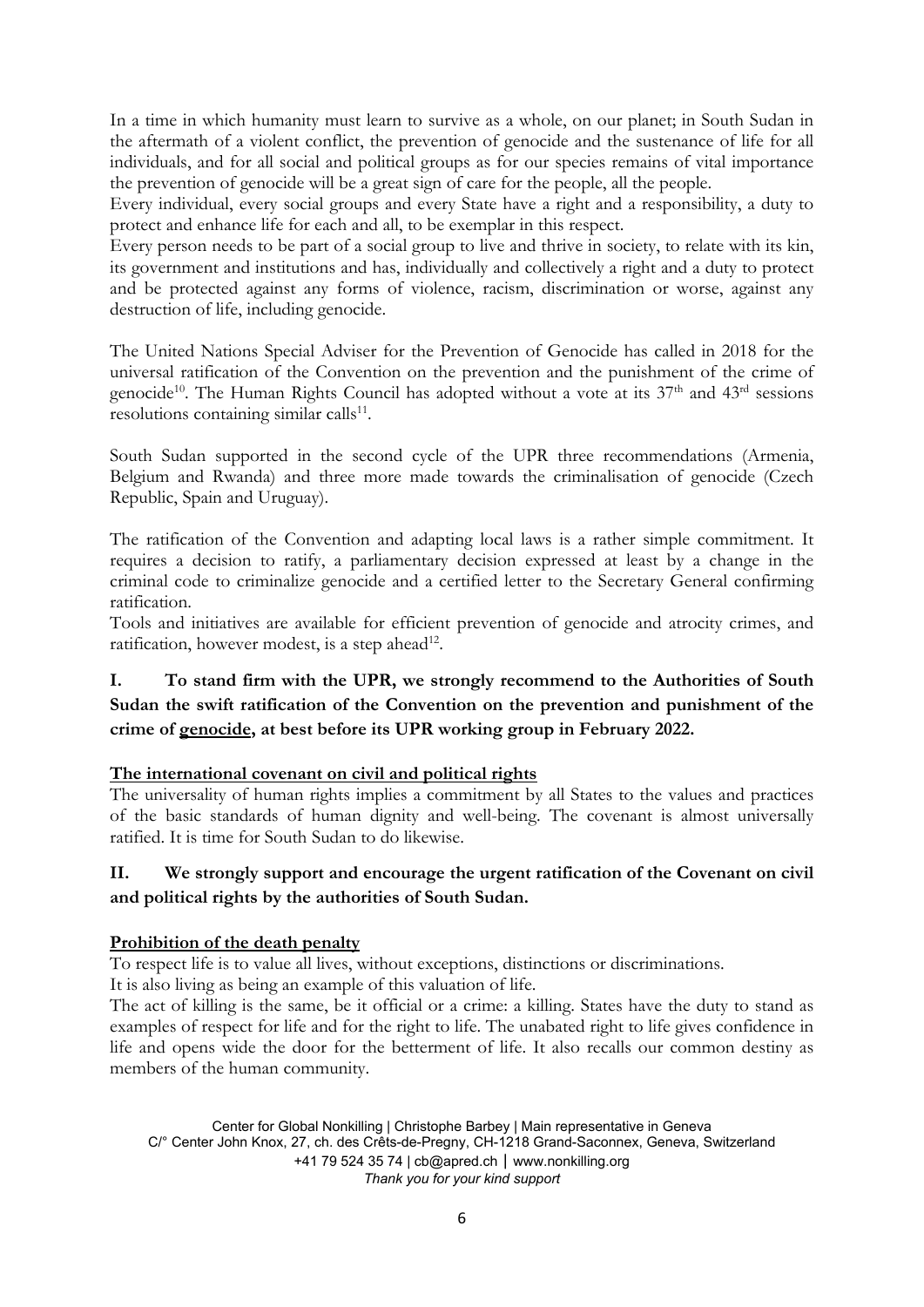We recall that the right to life granted to all is also the responsibility vested in all to refuse to kill. Accepting that one could be killed and accepting to kill anyone is accepting that the act of killing impedes our own quality of life. As such, regardless of who is killed by whom, why or how, <sup>a</sup> killing is always <sup>a</sup> destruction of life, inasmuch of the right to life.

#### **III. South Sudan needs to review its constitution and policies regarding respect for life and to prepare the abolition of the death penalty.**

**We recommend and urgently call upon the people of South Sudan to engage their authorities in <sup>a</sup> participative process, as needed to amend their Constitution and to fully value life therein.**

**IV. Thereafter, we recommend the swift ratification of the Second Protocol of the Covenant on Civil and Political Rights aiming at the abolition of the death penalty.**

#### **Illegality of enforced disappearances**

To be granted <sup>a</sup> life is also receiving <sup>a</sup> right to <sup>a</sup> presence, to <sup>a</sup> public presence before the law and to <sup>a</sup> private presence and acknowledgeable presence with and for one'<sup>s</sup> kin.

As such enforced disappearances violate numerous human rights, be them in law or in *jus cogens*. They are outstanding cases of enforced disappearances listed by the working group on enforced disappearances in 2020 and though South Sudan invited the group for <sup>a</sup> country visit, it has not yet taken place<sup>13</sup>.

Whatever, the convention has universal effects and contains provisions regarding cases beyond the national territory<sup>14</sup>.

**V. Therefore, we strongly recommend to the State of the South Sudan to ratify the Enforced Disappearances Convention and to organize the invited for country visit.**

### *Calling on each and all to fulfill <sup>a</sup> nonkilling world, where life can be sustained on Earth, we welcome the delegation of South Sudan to Geneva, the City of Peace, and we wish you, as to all the people of the country, <sup>a</sup> constructive, successful, enhancing and fulfilling Universal Periodic Review.*